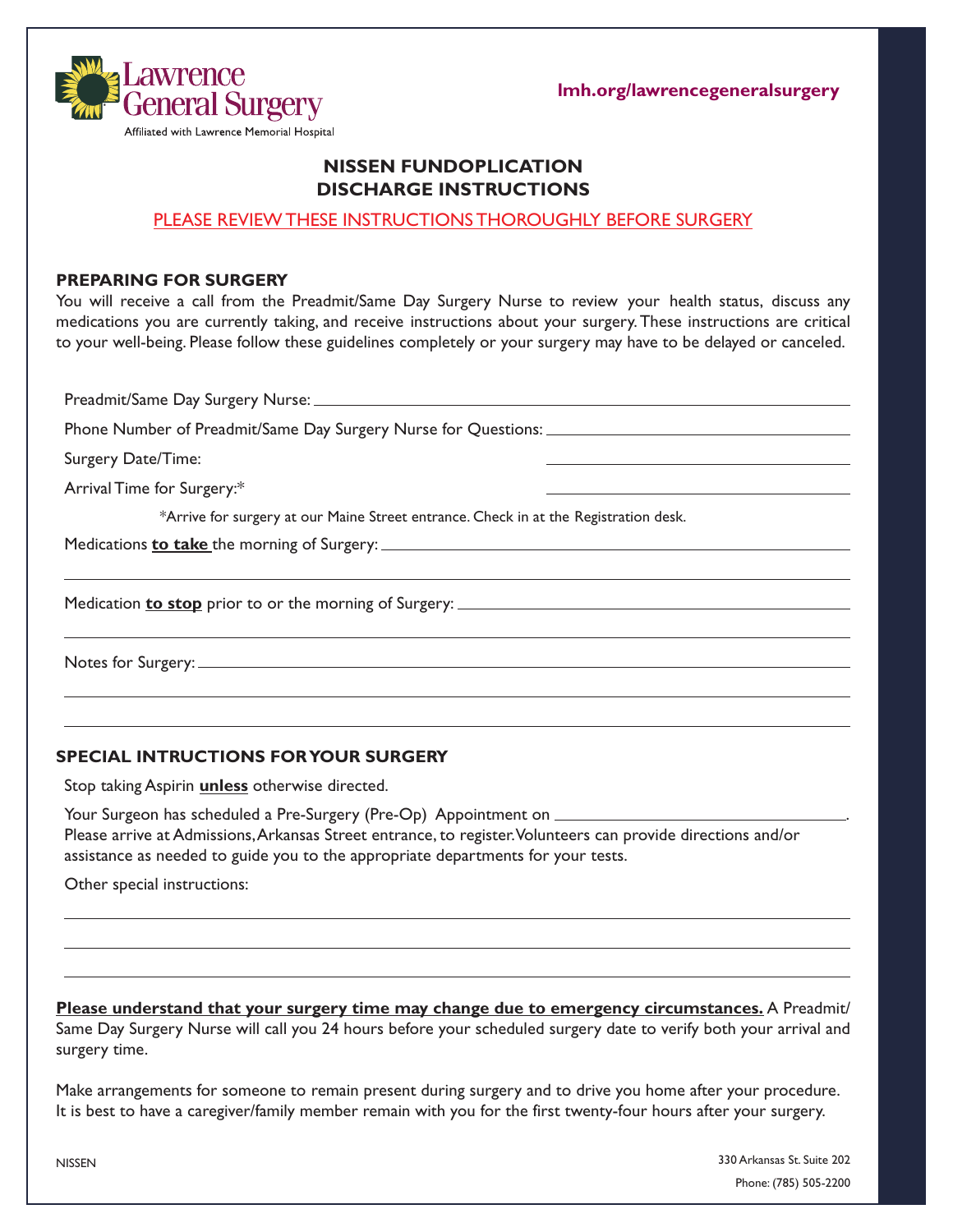

# **DAY OF SURGERY**

#### Before you leave home

Do not eat any food, drink any beverage (including ice, etc.), chew gum or use cough drops/throat lozenges, etc. after 12:00 a.m./Midnight the day of surgery, unless directed. You may brush your teeth or rinse your mouth with a small amount of water; however, do not swallow.

Remove any make-up or nail polish. If you wear contact lenses, remove them and use your eyeglasses. Wear loose, comfortable clothing and shoes.

All jewelry should be removed. It is best to leave all valuables and jewelry at home or with your caregiver/family member.

Bring your photo identification and health insurance card(s).

Arriving at LMH

Check in at the Registration desk just inside the Maine Street entrance at LMH. The registration and nursing staff will prepare you for your procedure. You will have the opportunity to speak with anesthesia and your surgeon before surgery, and we will keep your caregiver/driver up-to-date on your health while you are in surgery.

### **AFTER SURGERY**

Depending on your procedure, you will be released to home from the Recovery Unit, or be transferred to the Post-Surgical Care Floor (Third Floor, West). Once you are home, a nurse will contact you for a health update and to review your discharge instructions.This information is also available through My Patient Portal. You can access this site through our main web page at www.lmh.org/my-patient-portal/.

If you require FMLA paperwork, this may be returned to you via portal too. Please allow a week for completion.

Call the Lawrence General Surgery office at (785) 505-2200 at your first opportunity to schedule a follow-up appointment for 7-14 days after your surgery.

Follow-Up Surgery Appointment with Lawrence General Surgery:

Call at any time if you have questions or notice any signs of infection, experience a fever over 101 degrees, wound redness, increasing pain or swelling, or an odorous, thick discharge. In case of emergency, please call 911 or go to the nearest emergency department.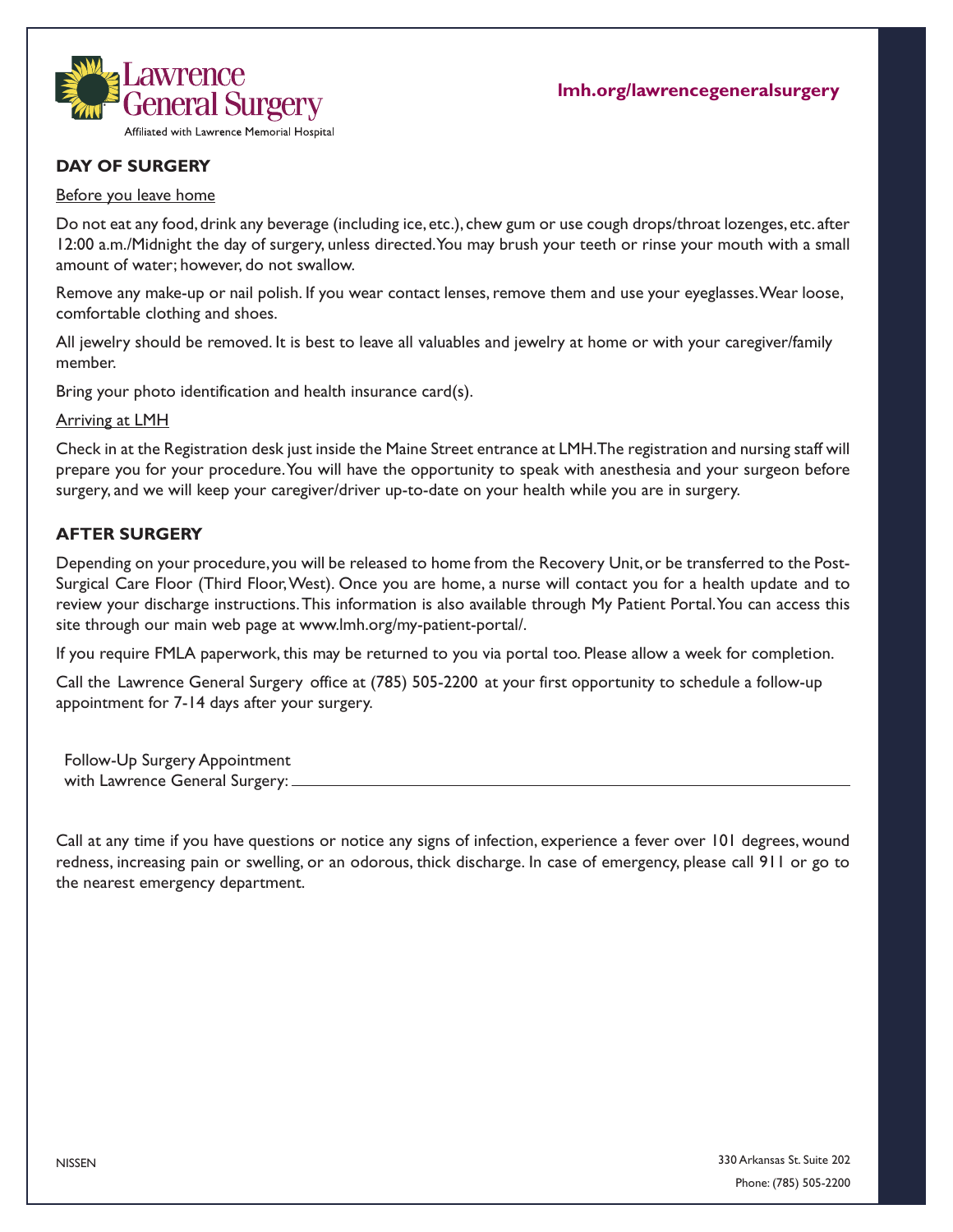

Call at any time if you have questions or notice any signs of infection, experience a fever over 101 degrees, wound redness, increasing pain or swelling, or odorous, thick discharge. In case of emergency, please call 911 or go to the nearest emergency department.

## **OPERATIVE SITE**

There may be swelling, bruising and a small amount of drainage at the operative area(s). Apply an ice pack to the operative area(s) intermittently when you get home for the next 1-2 days. The ice pack should not be applied directly to the skin (place a cloth between the ice pack and the area). The ice pack should not be left in place more than 15-30 minutes at a time.

You may have a tender lump at each incision site. This will resolve during normal healing over the next 4-6 weeks.

Abdominal fullness and discomfort into the back and shoulder area are common for a few days. Vomiting or belching is difficult if not impossible after this procedure. Talk with your doctor if you have questions.

### Skin Adhesive Dressing

No bandage is needed unless the incision starts to drain or ooze. Do not use ointment on the skin adhesive. You may shower the same day as your surgery, but do not soak the incision area(s) for 1-2 weeks.

### Steristrip<sup>™</sup> Dressing

DO NOT remove the Steristrip™ tape(s) from the incision. Keep the area dry for 24 hours. You may shower after this time, but do not soak the incision area(s) for 1-2 weeks. Please keep the dressing in place for 24-48 hours. If you experience draining or the tape causes a skin irritation, please contact the office.

Use additional dressing (gauze, Band-Aid®, etc) as needed to cover any drainage from the incision.

## **PAIN CONTROL**

After the local anesthetic wears off, pain medication may be needed. Begin taking pain medication as soon as discomfort begins and as directed thereafter. Pain medications may have side effects like nausea, vomiting and constipation. Please call the office if you have questions about your pain control.

## Mild Pain

Acetaminophen (Tylenol®) ibuprofen (Advil® or Motrin®) or naproxen (Aleve®) are acceptable medications to take for mild pain.

## Severe Pain

Take the prescription medication provided by your doctor in addition to a form of ibuprofen (Advil<sup>®</sup> or Motrin<sup>®</sup>).

DO NOT drive or drink alcohol while taking prescription pain medication.

DO NOT take ibuprofen (Advil<sup>®</sup> or Motrin<sup>®</sup>) or naproxen (Aleve®), if it bothers your stomach, you have kidney disease or you are taking Toradol (ketorolac).

DO NOT take acetaminophen (Tylenol®) while using other medications which also contain acetaminophen, such as Lortab or Percocet.

## **BOWEL and BLADDER FUNCTION**

If you are unable to urinate within 6-8 hours of arriving at home, call your doctor. A stool softener (Colace®or equivalent) is often recommended for a few weeks after surgery. Laxatives (Milk of Magnesia or Miralax®) are permissible and often needed if you are taking prescription pain medication.